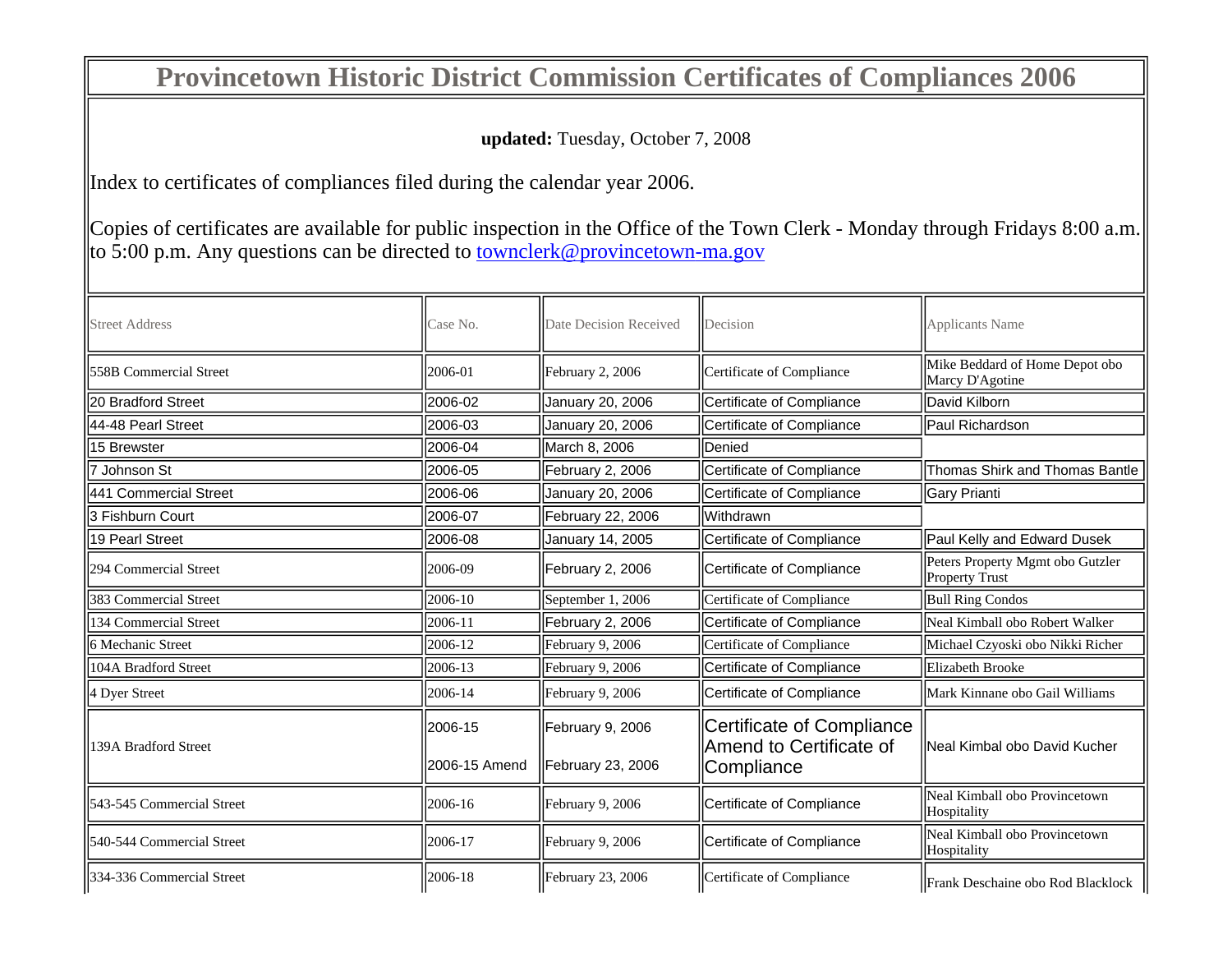|                                   |                    |                                       |                           | of Vixen Pilgrim House                                     |
|-----------------------------------|--------------------|---------------------------------------|---------------------------|------------------------------------------------------------|
| 220 Commercial Street             | 2006-19            | April 4, 2006                         | Certificate of Compliance | Thomas Rogers and Nick Robertson                           |
| 229 Commercial Street             | 2006-20            |                                       |                           |                                                            |
| 100 Alden Street                  | 2006-21            | February 23, 2006                     | Certificate of Compliance | Town of Provincetown                                       |
| 67 Bradford Stret                 | 2006-22            | April 4, 2006                         | Certificate of Compliance | John Reis obo Michael McIntyre                             |
| 157A Commercial Street            | 2006-23            | April 4, 2006                         | Certificate of Compliance | Scott Grady obo Ronald Chapman                             |
| 20 Bradford Street                | 2006-24            | April 4, 2006                         | Certificate of Compliance | David Kilborn                                              |
| 88 Commercial Street              | 2006-25            | April 4, 2006                         | Certificate of Compliance | Capizzi obo Helen Valentine                                |
| 7 Cook Street                     | 2006-26            | April 4, 2006                         | Certificate of Compliance | Deborah Paine obo 7 Cook Street<br>Condominium             |
| 9 Dyer Street                     | 2006-27            | May 22, 2006                          | Certificate of Compliance | John Lisbon obo Ron Reil                                   |
|                                   | 2006-28            |                                       |                           |                                                            |
| 315A - 319A Commercial Street     | 2006-29            | May 22, 2006                          | Certificate of Compliance | Robert Valois obo Leonard Enos Jr                          |
| 204 Bradford Street               | 2006-30            | May 22, 2006                          | Certificate of Compliance | Robert Hughes obo O'Hara Trust                             |
|                                   | 2006-31            |                                       |                           |                                                            |
| 13 Wareham Street                 | 2006-32            | May 22, 2006                          | Certificate of Compliance | Neal Kimball obo Mary Springler                            |
| 28 Alden Street                   | 2006-33            | May 22, 2006                          | Certificate of Compliance | Neal Kimball obo Mitchell Hollander<br>and Robert Purinton |
| 15 Brewster Street                | 2006-34            | May 22, 2006                          | Certificate of Compliance | Alex Mazzocca and Glen Martin                              |
| 7 Atlantic Avenue                 | 2006-35            | October 13, 2006                      | Certificate of Compliance | Beth Fidellow, Tim Sheehan, Erin<br>Long                   |
| 3 Duncan Lane                     | 2006-36            | May 10, 2006                          | Certificate of Compliance | Robert G. Dello Russo                                      |
| 494 Commercial Street             | 2006-37            | May 22, 2006                          | Certificate of Compliance | Lower Cape Communications Inc.                             |
| 356 Commercial Street             | 2006-38            | October 13, 2006                      | Certificate of Compliance | Debra DeJonka Berry                                        |
|                                   | 2006-39            |                                       |                           |                                                            |
| 12 Bradford Street                | 2006-40            | May 24, 2006                          | Certificate of Compliance | Ann V. Welles                                              |
|                                   | 2006-41            |                                       |                           |                                                            |
| 23 Brewster Street                | 2006-42            | May 24, 2006                          | Certificate of Compliance | Keith Glover and Lenore Hill                               |
| 345A Commercial Street            | 2006-43            | May 24, 2006                          | Certificate of Compliance | Robert Valois obo Robert Nee and<br><b>Charles Collins</b> |
| 636 Commercial Street             | 2006-44            | August 22, 2006                       | Certificate of Compliance | Paul Colburn obo Charles Merrill                           |
| 437-439 Commercial Street         | 2006-45            | October 13, 2006                      | Certificate of Compliance | Katzel Nominee Trust                                       |
| 383 Commercial Street             | 2006-46            | October 13, 2006                      | Certificate of Compliance | Carol Carr                                                 |
| 14 Johnson Street                 | 2006-47            | October 13, 2006                      | Certificate of Compliance | Rainer Horn and Pearl Baker                                |
| 3 Mozart Ave and 11 Prince Street | 2006-48<br>Amended | August 22, 2006<br>September 13, 2006 | Certificate of Compliance | Fr Henry Dalh                                              |
| 14 West Vine Street               | 2006-49            | August 22, 2006                       | Certificate of Compliance | Laurie Delmolino                                           |
|                                   |                    |                                       |                           |                                                            |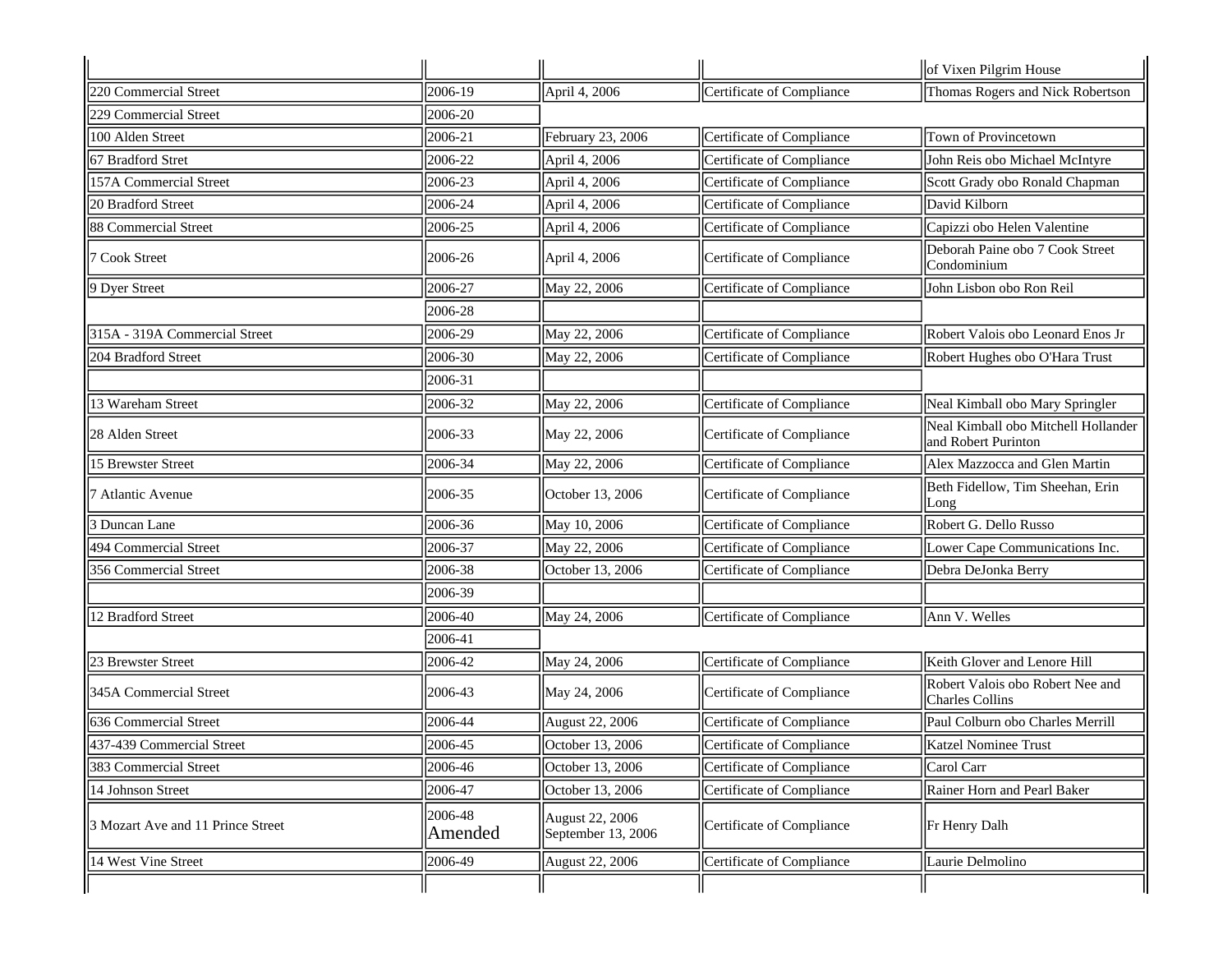| 91 Commercial Street         | 2006-50 | July 12, 2006          | Certificate of Compliance | Michael Wallerstein                                          |
|------------------------------|---------|------------------------|---------------------------|--------------------------------------------------------------|
| 625 Commercial Street        | 2006-51 | August 22, 2006        | Certificate of Compliance | Deborah Paine obo Bette Skandalis<br>and Jo Seidler          |
| 176 Commercial Street        | 2006-52 | August 22, 2006        | Certificate of Compliance | John De Souza obo Carman & Al<br>Dornan                      |
| <b>4 Conwell Street</b>      | 2006-53 | August 22, 2006        | Certificate of Compliance | John De Souza obo Jim Turner                                 |
| 135 Bradford Street          | 2006-54 | August 28, 2006        | Certificate of Compliance | Neal Kimball                                                 |
| 3 Atkins Lane                | 2006-55 | <b>August 28, 2006</b> | Certificate of Compliance | George Rogers and Patrick Watson                             |
| 315A - 319 Commercial Street | 2006-56 | August 28, 2006        | Certificate of Compliance | Robert Valois obo Leonard Enos                               |
|                              | 2006-57 |                        |                           |                                                              |
| 1 Tremont Street             | 2006-58 | August 28, 2006        | Certificate of Compliance | David Martin, Trustee                                        |
| 531 Commercial St            | 2006-59 | September 13, 2006     | Certificate of Compliance | Cheryl & Richard Bready c/o Parker<br>Thompson               |
|                              | 2006-60 |                        |                           |                                                              |
|                              | 2006-61 |                        |                           |                                                              |
|                              | 2006-62 |                        |                           |                                                              |
|                              | 2006-63 |                        |                           |                                                              |
| 27 Pearl Street              | 2006-64 | October 23, 2006       | Certificate of Compliance | Lawrence D. Brownell                                         |
| 3 Carver Street              | 2006-65 | October 23, 2006       | Certificate of Compliance | Charles Veloza                                               |
| 5 Conant Street              | 2006-66 | October 2, 2006        | Certificate of Compliance | Neal Kimball obo John Yandrisovitz                           |
| 191A Commercial Street       | 2006-67 | October 23, 2006       | Certificate of Compliance | Stephen Sellick                                              |
| 342A Commercial Street       | 2006-68 | October 23, 2006       | Certificate of Compliance | Peters Prop Mgmt obo Off Front<br><b>Street Condominiums</b> |
| 9 Pleasant Street            | 2006-69 | October 25, 2006       | Certificate of Compliance | Southard Lippincott & David Lilly                            |
| 615 Commercial Street        | 2006-70 | October 25, 2006       | Certificate of Complaince | Stephen Magliocco obo At The Beach<br>Trust                  |
|                              | 2006-71 |                        |                           |                                                              |
| 133 Commercial Street        | 2006-72 | October 25, 2006       | Certificate of Compliance | Lorraine Najar                                               |
| 139 Commercial Street        | 2006-73 | October 23, 2006       | Certificate of Compliance | Jay Anderson                                                 |
| 11 Commercial Street         | 2006-74 | October 23, 2006       | Certificate of Compliance | Dan Mullen                                                   |
| 231 Bradford Street          | 2006-75 | December 19, 2006      | Certificate of Compliance | Louise Vendon                                                |
|                              | 2006-76 |                        |                           |                                                              |
| 150 Commercial Street        | 2006-77 | December 19, 2006      | Certificate of Compliance | Rhoda Rossmore & Amy Germain                                 |
| 4 Dyer Street                | 2006-78 | December 19, 2006      | Certificate of Compliance | Mark Kinnane & Gail Williams                                 |
| 6 Nickerson Street           | 2006-79 | December 19, 2006      | Certificate of Compliance | James Watkins & Delwood Trent                                |
| 286 Commercial Street        | 2006-80 | December 19, 2006      | Certificate of Compliance | Charles Miller                                               |
| 633 Commercial Street Unit 4 | 2006-81 | December 19, 2006      | Certificate of Compliance | Augustus Construction obo John<br>Arterton                   |
|                              |         |                        |                           |                                                              |